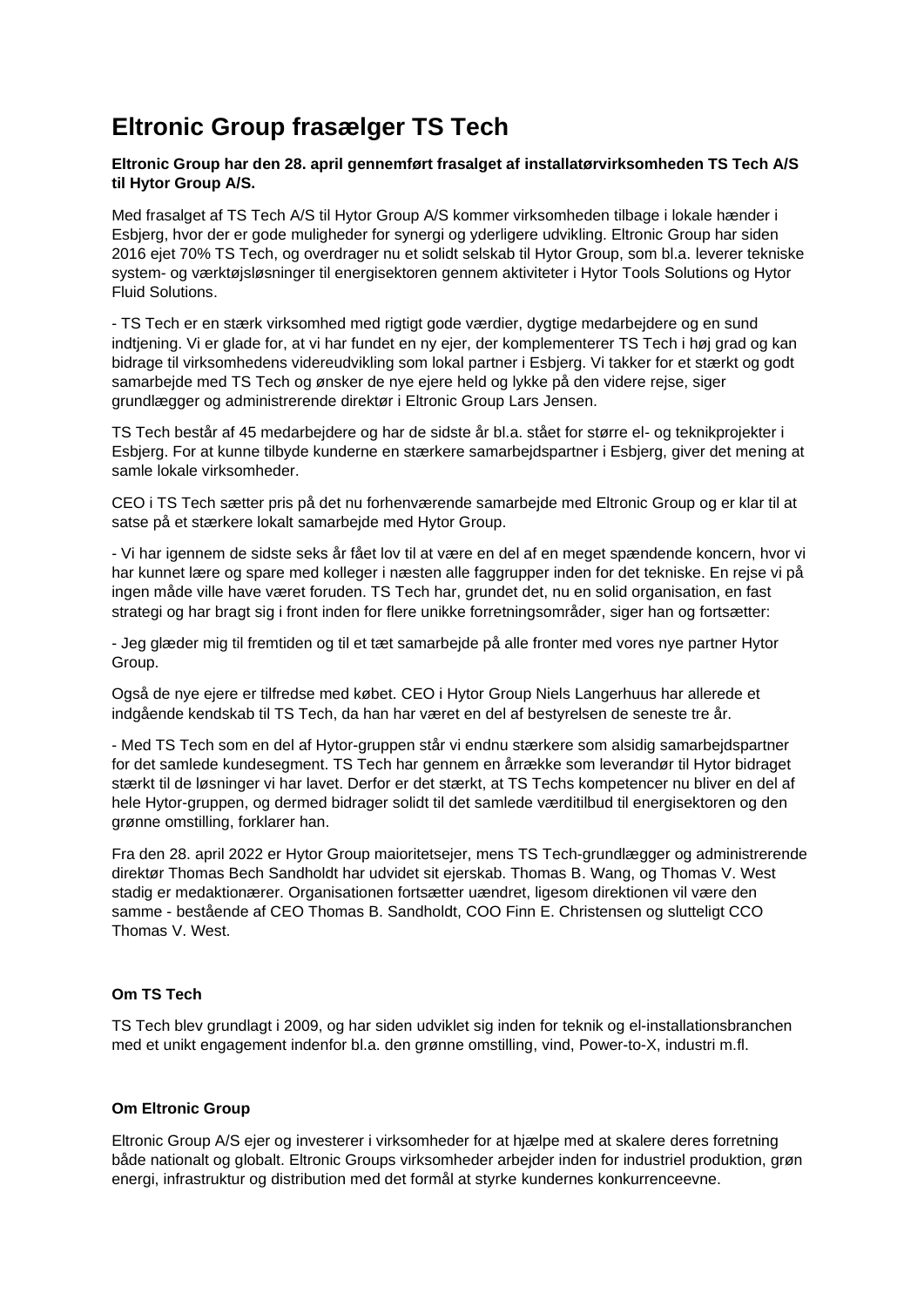I alt er syv driftsselskaber en del af Eltronic Group: Eltronic A/S, Enabl A/S, Eltronic FuelTech A/S, Data Intelligence A/S, HE Marine A/S, Dynatest A/S og Epcido A/S.

Koncernen har hovedsæde i Hedensted og har flere lokationer i Danmark, mens Eltronic Groups virksomheder også har lokationer i USA, Storbritannien, Polen, Bulgarien, Ukraine, Indien, Taiwan og Kina.

www.eltronic-group.com

## **Kontakt for yderligere informationer**

### **Eltronic Group**

Adm. direktør Lars Jensen

E-mail: lj@eltronic-group.com

Telefon: +45 40 14 56 44

### **TS Tech**

CEO Thomas B. Sandholdt

E-mail: ts@tstech.dk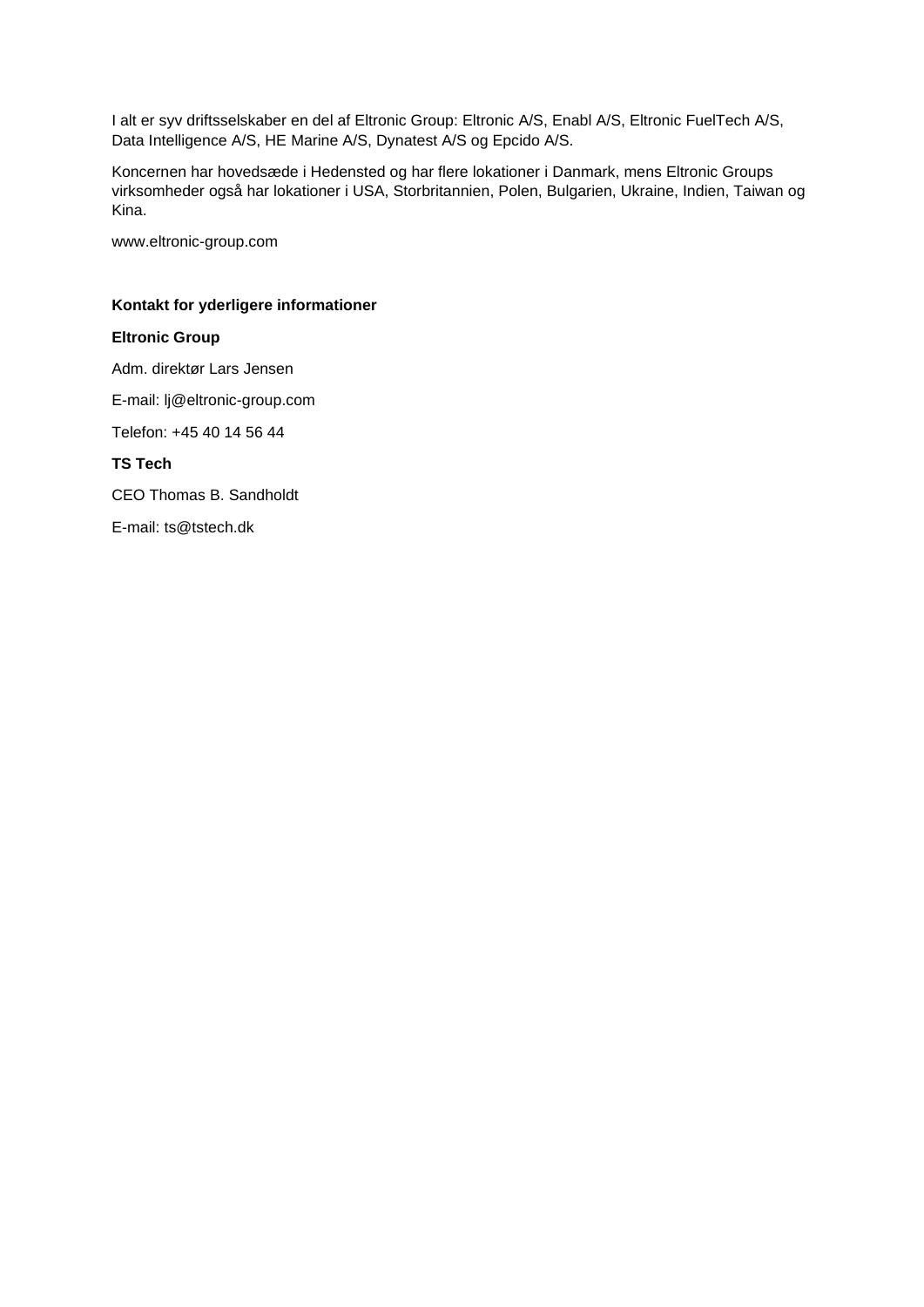## **Eltronic Group sells TS Tech**

## **On 28 April, Eltronic Group completed the divestment of the company TS Tech A/S to Hytor Group A/S.**

With the divestment of TS Tech A/S to Hytor Group A/S, the company returns to local ownership in Esbjerg with good opportunities for synergy and further development. Eltronic Group has owned 70% of the shares in TS Tech since 2016 and now hands over a solid company to Hytor Group, which i.a. provides technical system and tool solutions to the energy sector through activities in Hytor Tools Solutions and Hytor Fluid Solutions.

"TS Tech is a strong company with really good values, skilled employees, and healthy revenue. We are pleased that we have found a new owner who complements TS Tech and can contribute to the company's further development as a local partner in Esbjerg. We are grateful for our strong and good collaboration with TS Tech and we wish the new owner good luck on the further journey," says founder and CEO of Eltronic Group Lars Jensen.

TS Tech consists of 45 employees and in recent years, the company has contributed to major electrical and engineering projects in Esbjerg. To be able to offer customers a stronger partner in Esbjerg, it makes sense to bring together local companies.

CEO of TS Tech appreciates the collaboration with Eltronic Group and is ready to invest in stronger local collaboration with Hytor Group.

"Over the past six years, we have been allowed to be part of a very exciting group, where we have been able to learn from colleagues in almost all professional groups within the technical field. A journey we in no way would have been without. Due to this, TS Tech now has a solid organization, a solid strategy and has taken the lead in several unique business areas," he says and continues:

"I look forward to the future and a close collaboration on all fronts with our new partner Hytor Group."

The new owner is also satisfied with the acquisition. CEO of Hytor Group Niels Langerhuus already has in-depth knowledge of TS Tech, as he has been part of the board for the past three years.

"With TS Tech as part of the Hytor group, we are even stronger as a versatile partner for the entire customer segment. For several years as a supplier to Hytor, TS Tech has made a strong contribution to the solutions we have created. Therefore, it is a strong move that TS Tech's competencies now become part of the entire Hytor group, and thus make a solid contribution to the overall value proposition for the energy sector and the green transition," he explains.

From 28 April 2022, Hytor Group will be the primary owner, while TS Tech founder and CEO Thomas Bech Sandholdt has expanded his ownership. Thomas B. Wang and Thomas V. West are still coshareholders. The organization will remain unchanged, just as the Executive Board will remain the same - consisting of CEO Thomas B. Sandholdt, COO Finn E. Christensen, and CCO Thomas V. West

## **About TS Tech**

TS Tech was founded in 2009, and has since then developed in the engineering and electrical installation industry with a unique commitment to, among other things. the green transition, wind, Power-to-X, and industry.

## **About Eltronic Group**

Eltronic Group A/S owns and invests in companies to help scale their businesses both nationally and globally. Eltronic Group's companies work in industrial production, green energy, infrastructure, and distribution with the aim of strengthening customers' competitiveness.